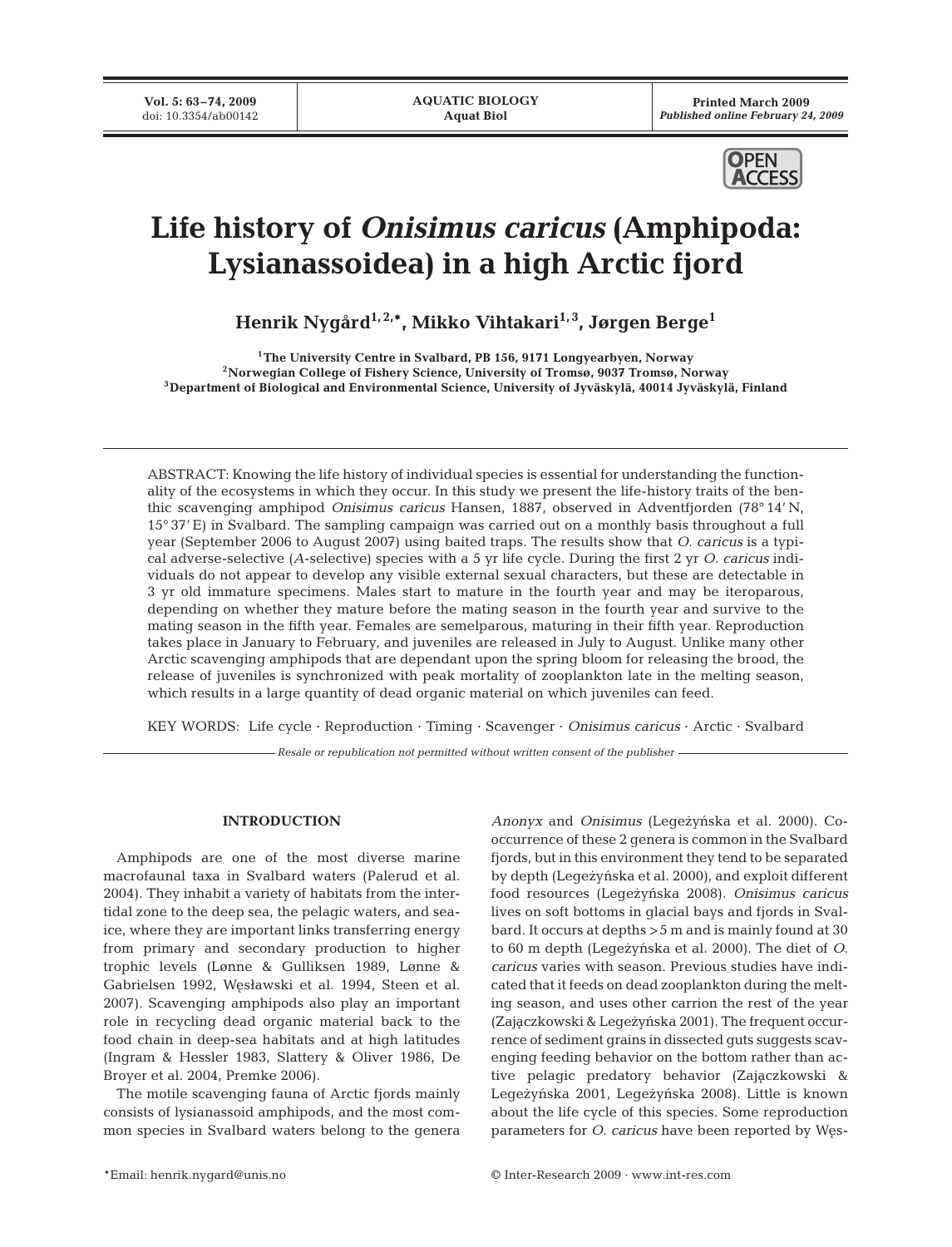

Fig. 1. Svalbard and location of Adventfjorden. Number: locations of the 3 trap transects

ławski & Legeżyńska (2002), but their description of the life cycle was based on a small-sized sample.

A species' life-history traits are the basis for its biology and ecology, and many amphipods have been studied (reviewed by Wildish 1982, Sainte-Marie 1991). Among these are also Arctic amphipods (Boudrias & Carey 1988, Sainte-Marie et al. 1990, Poltermann et al. 2000, Węsławski et al. 2000, Beuchel & Lønne 2002, Węsławski & Legeżyńska 2002, Arndt & Beuchel 2006). In general, Arctic amphipods have a single brood per year, which is released in synchrony with optimal conditions, resulting in distinct cohorts, which can be used for life cycle analyses.

Our main objectives were to describe the life cycle and key reproductive parameters of *Onisimus caricus*, and to relate these characteristics to seasonal changes in food availability and other environmental conditions. Furthermore, we aimed to test the hypothesis that *O. caricus* has a 2 yr life cycle (Węsławski & Legeżyńska 2002).

## **MATERIALS AND METHODS**

Sampling was carried out with baited traps in Adventfjorden, western Spitsbergen (Fig. 1). Adventfjorden is a glacial bay, supplied with fresh melt water from rivers during late May to September (Wesławski et al. 1999, Zajączkowski 2008). During the study period, the bottom water temperature varied from 4.8°C in August to –1.2°C in April. The bottom water salinity varied between 32.5 in July and 35.5 in March, whereas the surface water varied between 4.7 in August and 34.9 in March (M. Zajączkowski unpubl. data).

Samples were taken 10 times, at approximately monthly intervals between September 2006 and August 2007 (Table 1). Because of drifting ice in April and May 2007, the sampling largely failed, since the ice moved the transects. For sampling, baited traps consisting of plastic pipe (20 cm long, 10 cm in diameter) with a funnel attached to one end and a removable net (mesh size: 1 mm) on the other end were used (see Arndt et al. in press). The bait was raw chicken meat packed in fine-mesh bags to prevent the amphipods from eating it. Sampling was conducted with 24 h deployments on 3 transects with 5 traps each (Fig. 1). All transects started at 1 to 2 m depth, close to shore, and extended into the fjord so that the last trap was ~150 m from shore at 20 to 30 m depth.

*Onisimus caricus* (Fig. 2) were identified and sexed under a stereomicroscope (16× magnification), and the length of the first pereonal segment (*L*s) was measured with an accuracy of 0.06 mm. Because of the curvature of the amphipods the total length was estimated following Arndt & Beuchel (2006). The total length  $(L_t)$  from the front of the head to the tip of the telson) and  $L<sub>s</sub>$  were measured by image analysis using the software ImageJ (http://rsb.info.nih.gov/ij/) on 129 randomly selected

Table 1. Sampling dates, transects, number of baited traps used, total catch of *Onisimus caricus* and size of subsamples. April and May 2007 were disturbed by drifting ice. (–) depth not recorded

| Date             | Transect | Depth<br>range $(m)$ | Traps | Total<br>catch | Subsample<br>size |
|------------------|----------|----------------------|-------|----------------|-------------------|
| 2006             |          |                      |       |                |                   |
| Sep 29           | 1, 2     |                      | 10    | 325            | 278               |
| Oct 19           | 1, 2, 3  | $2 - 18$             | 30    | 3131           | 1005              |
| Nov <sub>7</sub> | 1, 2, 3  | $2 - 24$             | 30    | 6139           | 1201              |
| Dec 7            | 1, 2, 3  | $2 - 31$             | 15    | 1721           | 950               |
| 2007             |          |                      |       |                |                   |
| Feb 8            | 1, 2, 3  | $1 - 34$             | 15    | 1035           | 582               |
| Mar 21           | 1, 2, 3  |                      | 15    | 638            | 465               |
| Apr 19           | 1, 2, 3  | $2 - 33$             | 15    | 974            | 264               |
| May 23           | 1, 2, 3  | $1 - 28$             | 15    | 79             | 71                |
| Jun 20           | 1, 2, 3  | $1 - 33$             | 15    | 2469           | 875               |
| Aug $15$         | 1, 2, 3  |                      | 15    | 496            | 492               |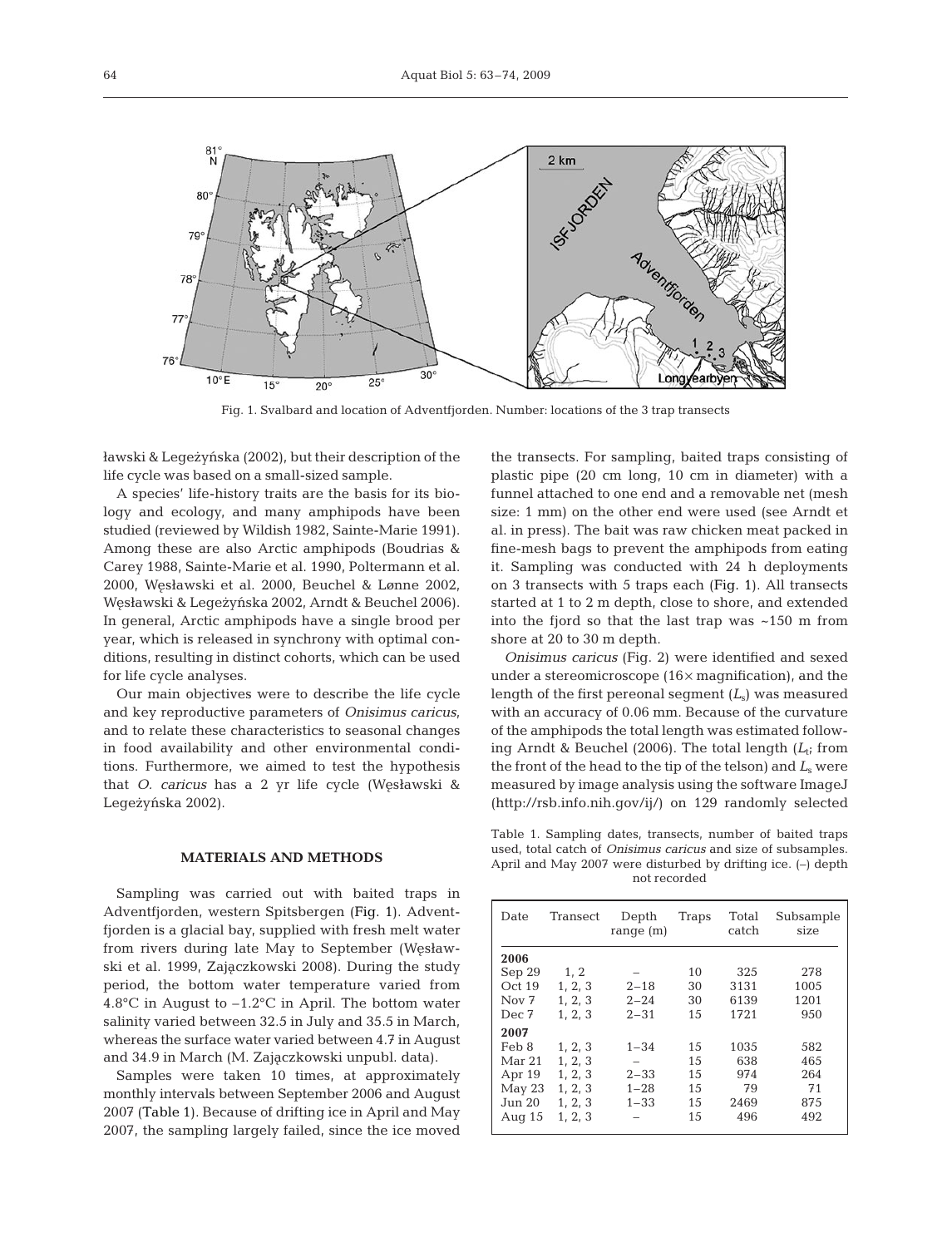

Fig. 2. *Onisimus caricus.* Length of specimen: 23 mm

individuals. The allometric relationship between *L*<sup>s</sup> and  $L_t$  was plotted and verified through linear regression analyses (ANOVA: *F* = 3226, df = 127, p < 0.0001), and the formula for the linear regression:  $L_t = 17.3348 \times L_s$ 0.5443,  $(R^2 = 0.962)$ , was used to estimate  $L_t$  (95% confidence for the estimate  $\pm$  1.29 mm). Since the accuracy of the  $L_s$  measurement was 0.06 mm,  $L_t$  could theoretically be estimated with an accuracy of 1 mm  $(\pm 0.5 \text{ mm})$ . The length of the amphipods hereafter refers to the estimated total length. Large samples (traps containing >100 *O. caricus*) were randomly subsampled so that ~100 ind. were sexed and measured. If many traps were empty or contained few amphipods, the subsamples from large samples were increased, aiming at having 300 to 400 measured *O. caricus* on each sampling date. In order to identify the gender of the specimens, the presence of genital papillae was used for determining males, whereas the presence of oostegites was used for identifying females. Males were considered mature when the second antenna was elongated, while long oostegites with setae were used to define the maturity of females, following Boudrias & Carey (1988). In addition, a subsample of females was used to classify the development stages of the oostegites as follows: tiny (barely visible nodes), small (clearly visible, but small nodes), intermediate (elongated), long (long oostegites, but no setae), and adult (oostegites with setae).

The length of the amphipods was plotted in genderspecific histograms, with 1 mm length classes for each month. Kernel density estimates (bandwidth selected as default in the R density function) were used to smooth the data. Using mixture distribution analyses (MacDonald & Pitcher 1979, MacDonald & Green 1988) and the 'mixdist' package in the R-statistical environment (www.r-project.org), cohorts of the genderspecific distributions were modeled, following the histograms. The fitting of the model was run with 10 expectation-maximization (EM) steps (explained in detail in Dempster et al. 1977). To optimize the goodness-of-fit (chi-squared ANOVA), normal or lognormal distributions and best fitting constraints for SDs were used, following the instructions of Du (2002).

Mean lengths of the cohorts obtained by the mixture distribution analysis were used to model the Gompertz growth curve for *Onisimus caricus*. The mean diameter of eggs was used as the 0 age point. The Gompertz growth model was calculated using the formula:  $L_t(a)$  =  $L_{\text{time}}e^{ke-ba}$ , where  $L_{\text{t}}(a)$  is the estimated total length of an amphipod at age  $a$ ,  $L_{\text{t}}$  lim is the asymptotic body length, *k* is the growth constant, and *b* is the theoretical age when *L*t(*a*) is 0. Because the largest *O. caricus* found during the study was  $30$  mm,  $L_{\text{t lim}}$  was set to  $30$ . All cohorts that had proportions <0.3 were excluded from the model. The parameters for the model were iterated using the nonlinear least-squares method and the 'port' algorithm in R. Residuals of the fitted parameters followed a *t*-distribution with p < 0.001. The model has previously been used for *O. nanseni* and *O. glacialis* (Arndt & Beuchel 2006), which enabled us to compare growth parameters among congeneric species (Vader et al. 2005).

### **RESULTS**

#### **Monthly samples and cohorts**

In total 17 007 *Onisimus caricus* individuals were caught during the study, of which 6183 were measured and included in the life cycle analysis. By plotting these in gender-specific length-frequency histograms, certain cohorts could be identified throughout the year with the help of kernel density distribution and mixture distribution analyses. The mean length of the cohorts was estimated with the mixture distribution analysis (Table 2). Juveniles were abundant throughout the year and seemed to have 3 cohorts (Fig. 3). Juveniles dominated the samples in all months except February and March. The smallest juveniles (5 mm) caught were found in February.

Males appeared to have 2 immature cohorts most of the year (Fig. 4). The first cohort of immature males overlapped with the third cohort of juveniles. In October and December, 2 cohorts of mature males were found, whereas few mature males were caught in April and May. The abundance of males in the samples seemed to increase towards the winter, and, proportionally, most mature males were found in February and March. Mature males were observed throughout the year.

Females generally had 2 cohorts of immature and 1 cohort with mature individuals (Fig. 5). There seemed to be an overlap between the third cohort of juveniles and the first cohort of immature females. The abun-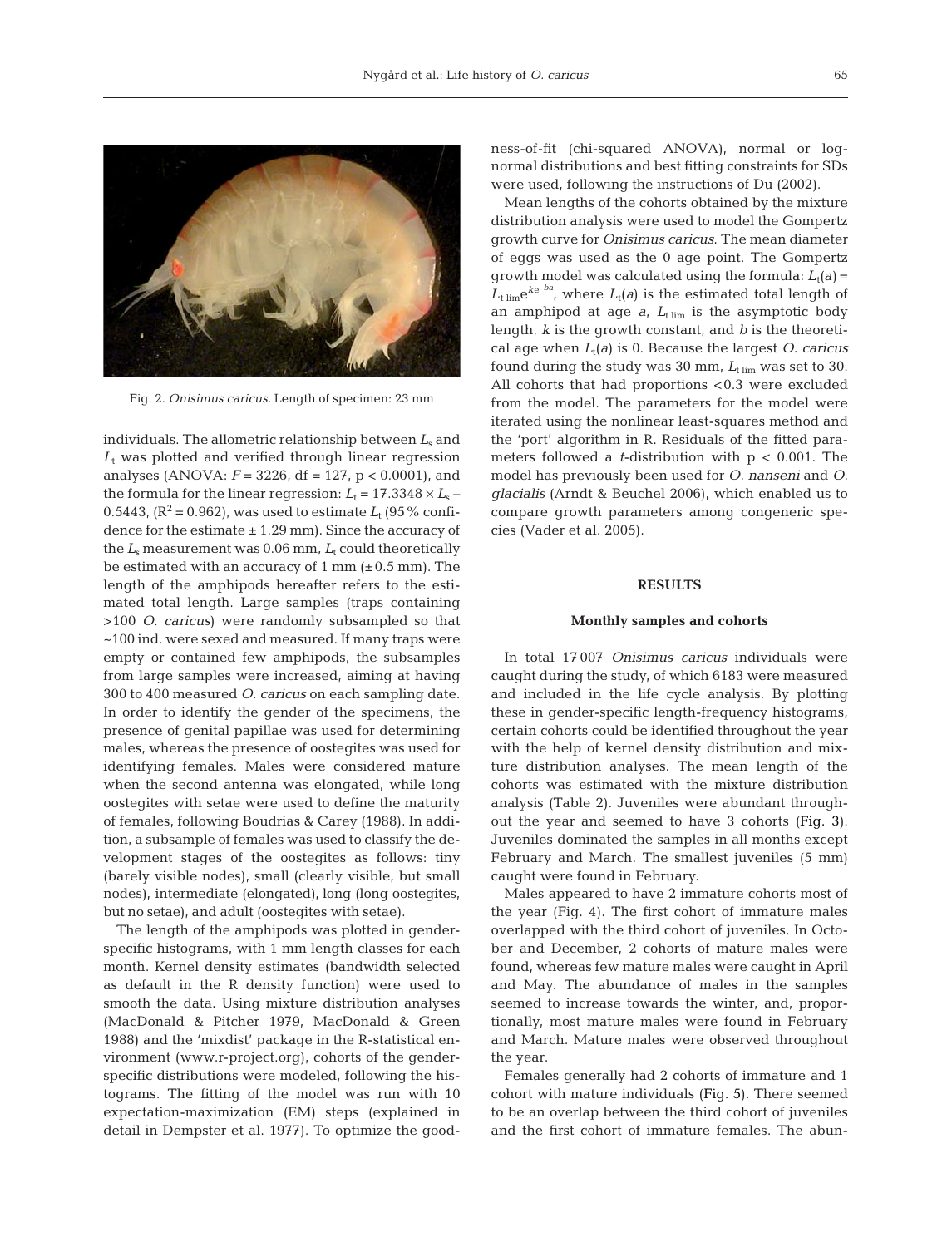| Table 2. Onisimus caricus. Mean lengths of cohorts as an output from the mixture distribution analysis. $\pi$ : proportion, $\mu$ : mean  |  |
|-------------------------------------------------------------------------------------------------------------------------------------------|--|
| length $\pm$ SE; $\sigma$ : standard deviation of the modeled distribution. Mixture method: constraints used in analysis (see Du 2002 for |  |
| details). CCV: constant coefficient of variation; NONE: no constraints used; SEQ: equal variation. Distributions (Dist) were normal       |  |
| (Norm) or log-normal (Lnorm)                                                                                                              |  |

|                         | n                                                | Gender                                                                                | π             | 1st peak<br>μ                                                                                                                                                           | σ   | π | 2nd peak<br>μ                                                                                                          | σ | π | 3rd peak<br>$\mu$                  | σ | Mixture Dist<br>method                                                     |                                       | df  | $\chi^2$                             | Goodness-of-fit<br>p                                            |
|-------------------------|--------------------------------------------------|---------------------------------------------------------------------------------------|---------------|-------------------------------------------------------------------------------------------------------------------------------------------------------------------------|-----|---|------------------------------------------------------------------------------------------------------------------------|---|---|------------------------------------|---|----------------------------------------------------------------------------|---------------------------------------|-----|--------------------------------------|-----------------------------------------------------------------|
| September<br>2006       | 146<br>16<br>77<br>28<br>11                      | Juvenile<br>$\delta$ immature<br>$\sigma$ mature<br>o immature<br>o mature            |               | $0.2$ 7.4 $\pm$ 0.3 1.0<br>$0.2 \quad 15.4 \pm 0.5 \quad 0.7$<br>$1.0 \t22.7 \pm 0.2 \t1.7$<br>$0.3$ 17.5 $\pm$ 0.2 0.6<br>$1.0 \t24.7 \pm 0.3 \t1.0$                   |     |   | $0.6$ $10.6 \pm 0.3$ 1.4<br>$0.8$ 18.3 ± 0.3 0.9<br>$0.7$ $23.9 \pm 0.3$ 1.3                                           |   |   | $0.2$ 15.2 $\pm$ 0.7 2.0           |   | <b>CCV</b><br><b>CCV</b><br>NONE Norm 10<br><b>NONE</b><br>NONE Norm 6     | Lnorm 9<br>Lnorm 6<br>Norm 9          |     | 14.3<br>$2.1\,$<br>8.4<br>9.8<br>6.1 | 0.11<br>0.91<br>0.59<br>0.37<br>0.41                            |
| October<br>2006         | 823<br>53<br>46<br>65<br>18                      | Juvenile<br>$\delta$ immature<br>♂ mature<br>o immature<br>o mature                   |               | $0.7 \quad 8.8 \pm 0.1 \quad 1.1$<br>$0.2 \quad 17.1 \pm 0.9 \quad 1.4$<br>$0.6$ 21.4 $\pm$ 0.6 1.5<br>$0.3 \quad 18.0 \pm 0.4 \quad 1.3$<br>$1.0 \t25.9 \pm 0.3 \t1.3$ |     |   | $0.2 \quad 11.8 \pm 0.3 \quad 1.5$<br>$0.8$ 21.4 $\pm$ 0.4 1.8<br>$0.4$ $25.2 \pm 0.7$ 1.8<br>$0.7$ $23.0 \pm 0.2$ 1.3 |   |   | $0.1 \t16.1 \pm 0.4 \t2.0$         |   | <b>CCV</b><br><b>CCV</b><br><b>CCV</b><br><b>SEQ</b><br>NONE Norm 6        | Norm 9<br>Norm 9<br>lnorm 8<br>Norm 9 |     | 19.2<br>11.8<br>9.9<br>10.9          | 0.02<br>0.22<br>0.27<br>0.28<br>13.6 0.03                       |
| November<br>2006        | 888<br>78<br>77<br>102<br>56                     | Juvenile<br>$\delta$ immature<br>♂ mature<br>o immature<br>o mature                   | 0.5           | $8.7 \pm 0.1$ 1.2<br>$0.7$ 17.4 $\pm$ 0.3 1.5<br>$1.0$ $23.6 \pm 0.2$ $1.5$<br>$0.1 \quad 18.1 \pm 0.9 \quad 1.8$<br>$1.0 \t26.4 \pm 0.2 \t1.8$                         |     |   | $0.3 \quad 12.5 \pm 0.2 \quad 1.3$<br>$0.3$ $21.9 \pm 0.5$ 1.1<br>$0.9$ $23.6 \pm 0.2$ 1.8                             |   |   | $0.2 \quad 16.8 \pm 0.5 \quad 1.6$ |   | <b>NONE</b><br><b>NONE</b><br><b>NONE</b><br><b>SEQ</b><br>NONE Norm 6     | Norm 7<br>Norm<br>Norm 10<br>Norm 11  | - 8 | 14.3<br>9.3<br>18.0<br>20.1          | 0.05<br>0.31<br>0.06<br>0.04<br>31.7 0.00                       |
| December<br>2006        | 764<br>63<br>93<br>23<br>7                       | Juvenile<br>$\delta$ immature<br>$\sigma$ <sup>nature</sup><br>o immature<br>o mature | 0.6           | $8.3 \pm 0.2$<br>$1.0 \t17.3 \pm 0.3 \t2.4$<br>$0.2 \quad 19.7 \pm 0.5 \quad 1.3$<br>$1.0 \t22.9 \pm 0.3 \t1.4$<br>$1.0 \t25.2 \pm 0.6 \t1.6$                           | 1.4 |   | $0.2 \quad 12.0 \pm 0.4 \quad 1.2$<br>$0.8$ $23.0 \pm 0.3$ 1.5                                                         |   |   | $0.2 \quad 16.1 \pm 0.6 \quad 1.8$ |   | <b>NONE</b><br>NONE Norm 11<br><b>CCV</b><br>NONE Lnorm 10<br>NONE Norm 6  | Norm 7<br>Lnorm 8                     |     | 6.9<br>10.0<br>19.9<br>3.6<br>7.3    | 0.43<br>0.53<br>0.01<br>0.96<br>0.29                            |
| <b>February</b><br>2007 | 173<br>153<br>218<br>27<br>11                    | Juvenile<br>$\sigma$ immature<br>♂ mature<br>o immature<br>o mature                   | $0.5^{\circ}$ | $6.4 \pm 0.1$<br>$0.0$ 16.6 ± 1.6 1.6<br>$1.0 \t22.5 \pm 0.1 \t1.8$<br>$0.1 \quad 18.2 \pm 1.0 \quad 1.3$<br>$1.0 \t25.3 \pm 0.7 \t2.2$                                 | 0.7 |   | $0.4$ 10.7 $\pm$ 0.7 2.2<br>$1.0 \t21.9 \pm 0.1 \t1.4$<br>$0.9$ $24.2 \pm 0.4$ 1.7                                     |   |   | $0.1 \t17.0 \t\pm\t1.3 \t1.7$      |   | <b>NONE</b><br>NONE Norm 8<br>NONE Lnorm 10<br>NONE Norm 9<br>NONE Norm    | Norm 7                                | - 6 | 11.2<br>14.0                         | 20.8 0.00<br>0.19<br>26.6 0.00<br>0.12<br>13.2 0.04             |
| March<br>2007           | 191<br>33<br>193<br>40<br>8                      | Juvenile<br>$\delta$ immature<br>♂ mature<br>o immature<br>o mature                   |               | $0.2 \quad 6.8 \pm 0.1 \quad 0.6$<br>$0.4$ 16.5 ± 0.3 1.0<br>$1.0$ $22.8 \pm 0.1$ $1.3$<br>$1.0$ $23.8 \pm 0.3$ $1.9$<br>$1.0$ 27.1 $\pm$ 0.6 1.7                       |     |   | $0.7 \quad 11.2 \pm 0.2 \quad 1.6$<br>$0.6$ $21.2 \pm 0.2$ $0.9$                                                       |   |   | $0.1 \t17.2 \pm 1.1 \t1.5$         |   | <b>NONE</b><br>NONE Norm 8<br>NONE Lnorm 10<br>NONE Norm 12<br>NONE Norm 6 | Norm 7                                |     | 5.1<br>20.5 0.02<br>20.4<br>9.9      | 12.4 0.09<br>0.74<br>0.06<br>0.13                               |
| April<br>2007           | 217<br>23<br>6<br>18<br>$\mathbf{0}$             | Juvenile<br>$\delta$ immature<br>♂ mature<br>o immature<br>o mature                   | 0.2           | $7.4 \pm 0.2$<br>$0.3 \t15.7 \pm 0.3 \t0.7$<br>$0.2$ 17.5 $\pm$ 4.1 3.0                                                                                                 | 0.8 |   | $0.6$ $10.7 \pm 0.2$ 1.2<br>$0.7$ $21.4 \pm 0.3$ 1.0<br>$0.8$ $23.2 \pm 0.4$ 1.0                                       |   |   | $0.2 \quad 14.5 \pm 0.4 \quad 1.6$ |   | <b>CCV</b><br><b>CCV</b><br>NONE Lnorm 9                                   | Lnorm 9<br>Norm 9                     |     | 14.0<br>8.1<br>0.0<br>6.0<br>$0.0\,$ | 0.12<br>0.53<br>0.00<br>0.74<br>0.00                            |
| May<br>2007             | 60<br>7<br>2<br>$\overline{2}$<br>$\overline{0}$ | Juvenile<br>$\delta$ immature<br>$\sigma$ mature<br>o immature<br>o mature            |               | $0.8 \quad 6.3 \pm 0.1 \quad 0.7$                                                                                                                                       |     |   | $0.1 \quad 10.4 \pm 0.6 \quad 1.2$                                                                                     |   |   | $0.1 \t16.1 \pm 1.1 \t1.9$         |   | <b>CCV</b>                                                                 | Lnorm 9                               |     | $0.0\,$<br>$0.0\,$                   | 13.2 0.15<br>$0.0\quad 0.00$<br>$0.0\quad 0.00$<br>0.00<br>0.00 |
| June<br>2007            | 553<br>144<br>26<br>111<br>41                    | Juvenile<br>$\delta$ immature<br>♂ mature<br>o immature<br>o mature                   |               | $0.4 \quad 6.3 \pm 0.1 \quad 0.9$<br>$0.2 \quad 16.2 \pm 0.3 \quad 1.0$<br>$1.0$ $23.1 \pm 0.3$ $1.8$<br>$1.0$ $20.5 \pm 0.2$ 2.3<br>$1.0\ 25.3 \pm 0.4\ 2.2$           |     |   | $0.3 \quad 9.6 \pm 0.3 \quad 1.3$<br>$0.8$ $20.8 \pm 0.2$ 1.6                                                          |   |   | $0.3$ 13.6 $\pm$ 0.2 1.8           |   | NONE Norm 8<br>NONE Norm 10<br>NONE Norm 12<br>NONE Norm 6                 | CCV Lnorm 9                           |     | 3.1                                  | 13.0 0.16<br>0.93<br>10.1 0.43<br>10.0 0.62<br>15.1 0.02        |
| August<br>2007          | 249<br>97<br>31<br>105<br>10                     | Juvenile<br>$\delta$ immature<br>$\sigma$ mature<br>o immature<br>o mature            |               | $0.5$ 7.6 ± 0.1 0.9<br>$0.3$ 18.3 $\pm$ 0.5 1.3<br>$1.0$ $23.2 \pm 0.2$ $1.3$<br>$0.3 \ 20.0 \pm 0.3 \ 1.2$<br>$1.0$ $26.6 \pm 0.3$ 0.8                                 |     |   | $0.3 \quad 11.9 \pm 0.4 \quad 1.3$<br>$0.7$ $21.9 \pm 0.3$ 1.5<br>$0.7 \quad 25.0 \pm 0.2 \quad 1.5$                   |   |   | $0.2 \quad 14.9 \pm 0.5 \quad 1.7$ |   | CCV<br>NONE Norm 10<br>CCV<br>NONE Norm 4                                  | Lnorm 9<br>CCV Lnorm 8<br>Norm 10     |     | 9.6<br>24.2<br>2.9                   | 16.8 0.05<br>44.6 0.00<br>0.48<br>0.01<br>0.58                  |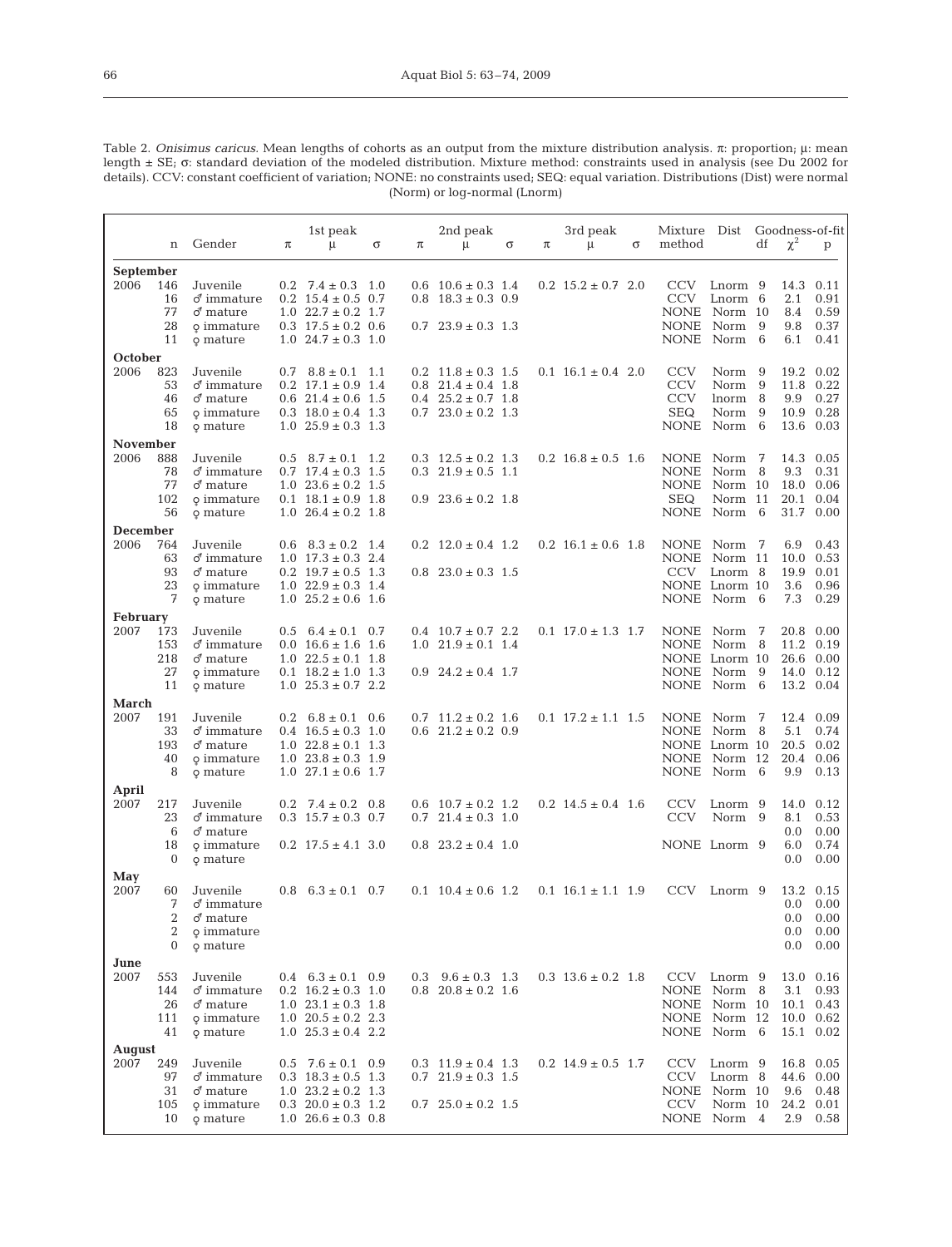dance of mature females was low throughout the year. The highest number of mature females was found in November and June. The development of the females was followed through oostegite classification on a total of 304 females (Table 3). This showed that the oostegite classes 'tiny' and 'small' fall into the first cohort of immature females, whereas the class 'intermediate' belongs to the second cohort of immature females. Few females were recorded in the 'long' oostegite class, and their lengths were similar to those in the 'intermediate' class. A *t*-test confirmed that the 'intermediate' class had different mean lengths than mature females  $(t = 10.0, df = 168.5, p < 0.001)$ , indicating that they belonged to different cohorts.

#### **Time of reproduction and recruitment**

Only 1 brood was observed, and females with eggs were recorded in February, March, and June. In February and March, all eggs were still undeveloped (round, with the outer membrane close to the yolk), but, in June, the eggs had developed and in some eggs pereopods were visible. In August, no females were observed carrying eggs or juveniles, suggesting that the release of juveniles takes place in July to August. The smallest observed females carrying eggs were 22 mm, while the largest were 29 mm. The average number of eggs per female was 11.4, ranging from 7 to 17. The mean  $(\pm SD)$  diameter of the eggs was 1.68  $\pm$ 0.11 mm.

#### **DISCUSSION**

The biology of polar marine organisms is affected by the seasonality of the environment (Arndt & Swadling 2006, Peck et al. 2006) and the solar cycle drives the seasonality in primary production. Despite the effect of inter-annual variation in sea-surface temperature, vertical stratification, and presence or absence of sea-ice on its timing, length, and intensity, the algal spring bloom predominates (Michel et al. 2006, Wassmann et

Table 3. *Onisimus caricus*. Lengths of females (mm), mean ± SD (SE), in oostegite development classes. –95% CL and +95% CL: lower and upper 95% confidence limits, respectively

| Oostegite class<br>$-95\%$<br>—Length—<br>n<br>CL                                                                                                                                              |      |    |                      |      |                                      |
|------------------------------------------------------------------------------------------------------------------------------------------------------------------------------------------------|------|----|----------------------|------|--------------------------------------|
|                                                                                                                                                                                                |      |    |                      |      | $+95%$<br>CL.                        |
| $20.9 \pm 1.5$ (0.3)<br>Small<br>20.3<br>22<br>$24.0 \pm 1.3$ (0.2)<br>23.7<br>Intermediate<br>77<br>$24.9 \pm 1.4$ (0.7)<br>23.5<br>4<br>Long<br>Adult<br>$26.0 \pm 1.5$ (0.1)<br>25.7<br>163 | Tiny | 38 | $19.1 \pm 1.7$ (0.3) | 18.5 | 19.7<br>21.5<br>24.3<br>26.3<br>26.2 |

al. 2006). This pronounced seasonality in primary production also governs the life cycles of the consumers favoring a single brood per year, well timed to the high productive season (Węsławski & Legeżyńska 2002, Arndt & Swadling 2006). Our data on *Onisimus caricus* showed 1 synchronized brood per year. Thus, the cohorts identified in the length-frequency distribution can be regarded as year classes, and interpretation of the life cycle can therefore be done based on these.

Reproduction in polar crustaceans usually takes place during winter (Węsławski & Legeżyńska 2002). In amphipods, fertilization of the eggs takes place externally in the brood pouch, where they thereafter develop and are released as juveniles (Schram 1986). In our study, females with eggs were first observed in February, suggesting reproduction takes place then. However, it is possible that they already carry eggs in January, as we lack observations from this month. The high abundances of mature males in the catch in February and March also indicate that mating takes place at this time, since lysianassoid males swarm and increase their movement during the mating period (Conlan 1991), and therefore also are more susceptible to being trapped.

The eggs of *Onisimus caricus* are among the largest observed among lysianassoid amphipods. Only *Alicella gigantea* and *Eurythenes gryllus* have been reported to have larger eggs (Sainte-Marie et al. 1990), but these are species of a considerably larger size. The brood size is small, but of comparable size to many other lysianassoids (Sainte-Marie et al. 1990). However, the lysianassoid species in the genus *Anonyx*, which are also very common in Adventfjorden, seem to have a different strategy when it comes to reproduction. In the review by Sainte-Marie (1991) *Anonyx* spp. are reported to have very big broods, up to 630 embryos in *A. nugax*. Our own observations of *Anonyx* spp. also verify this. Thus, these species, probably competing for the same resources, have different reproductive strategies, which, together with depth distributions and feeding habits, apparently make it possible for them to co-occur in the fjord.

The incubation period of eggs in amphipods depends on egg size and temperature (Steele & Steele 1973, 1975). Our observations show that *Onisimus caricus* incubates the eggs for 150 to 180 d before the juveniles hatch and are released from the brood pouch. The incubation time is relatively short compared to the size of the eggs and prevailing temperature  $(-1.2 \text{ to } 0.9^{\circ} \text{C})$ , but of comparable length to other polar amphipods (Bregazzi 1972, Sagar 1980, Poltermann et al. 2000).

Glacial bays have some special features in terms of their physical conditions. Hydrographic conditions vary over the year from a maritime environment in the winter, often covered by sea-ice, to a low-salinity surface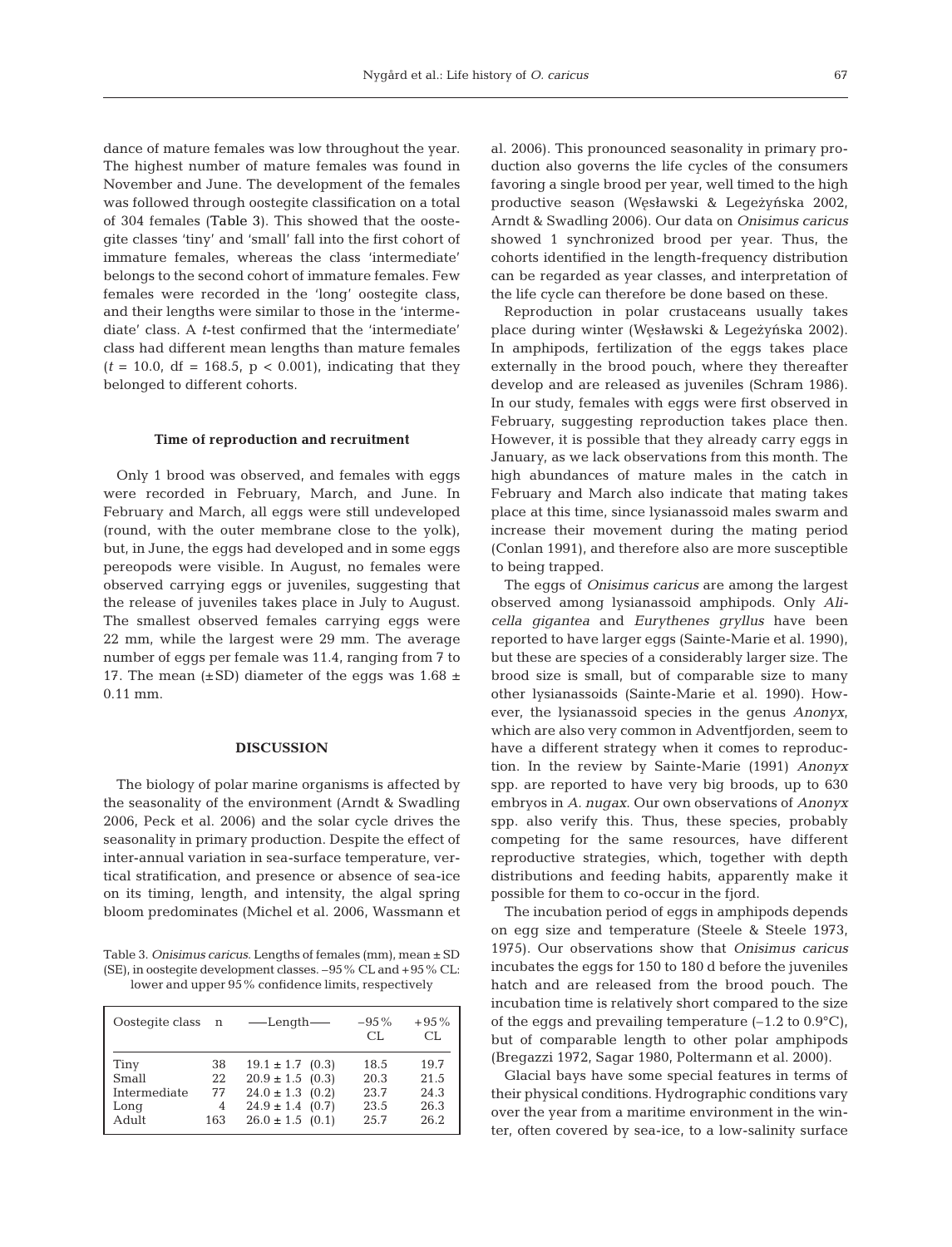

Fig. 3. *Onisimus caricus*. Total length (L<sub>t</sub>)-relative frequency distribution of juveniles in different months. Histogram: observations; purple: kernel density distribution; dot-dash: modeled cohort structure; %: proportion of juveniles in the subsample. Density refers to proportion of the subsample, total area under the curves = 1. Note different on *y*-axis scales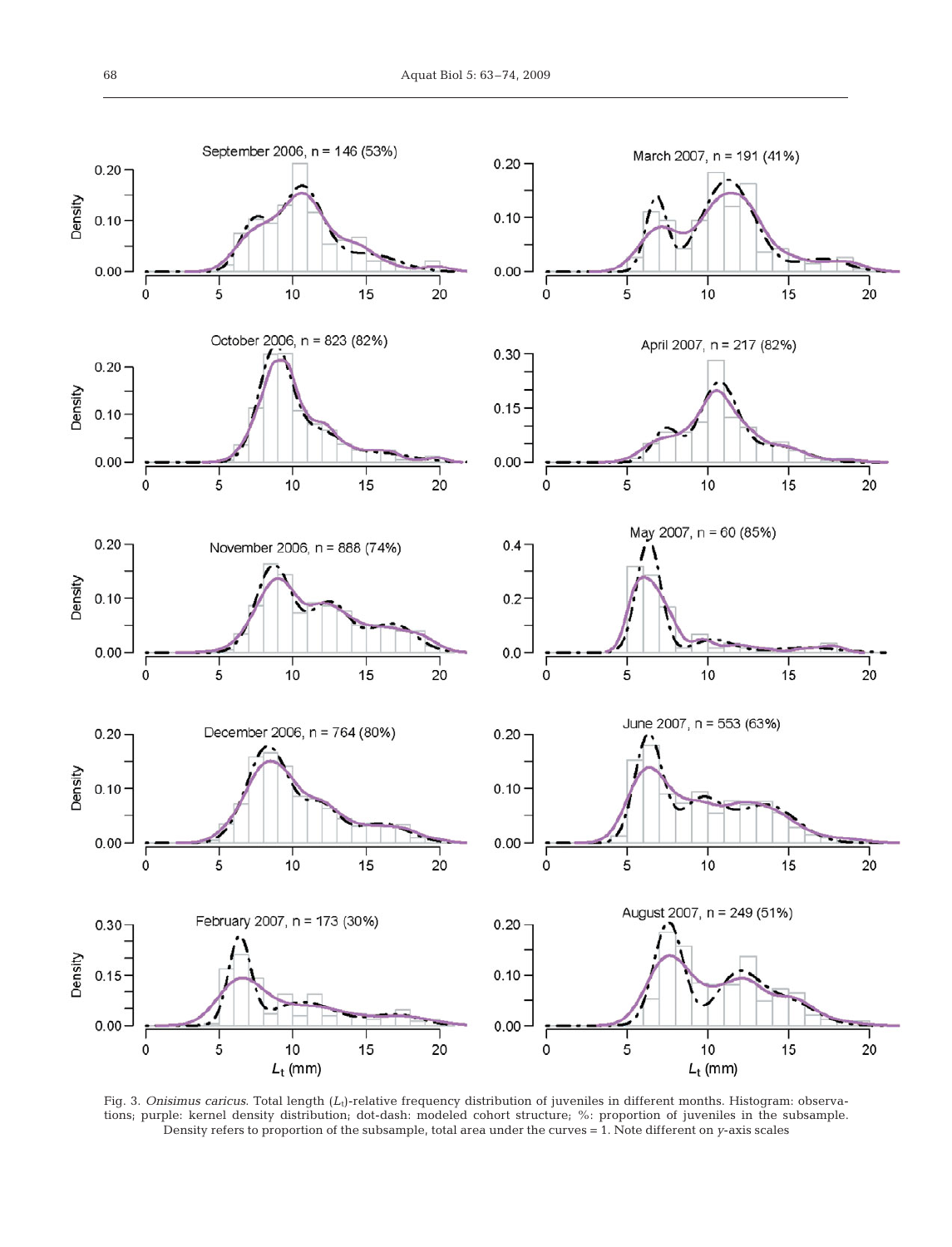

Fig. 4. *Onisimus caricus*. Total length (*L*<sub>t</sub>)-relative frequency distribution of males in different months. Histogram: observations; blue and red: kernel density distribution (immature and mature, respectively); green and dot-dash: modeled cohort structure (immature and mature, respectively); n: number of measured specimens (immature, mature); (%) proportion of males in the subsample. Density refers to proportion of the subsample, total area under the curves = 1. Note different on *y*-axis scales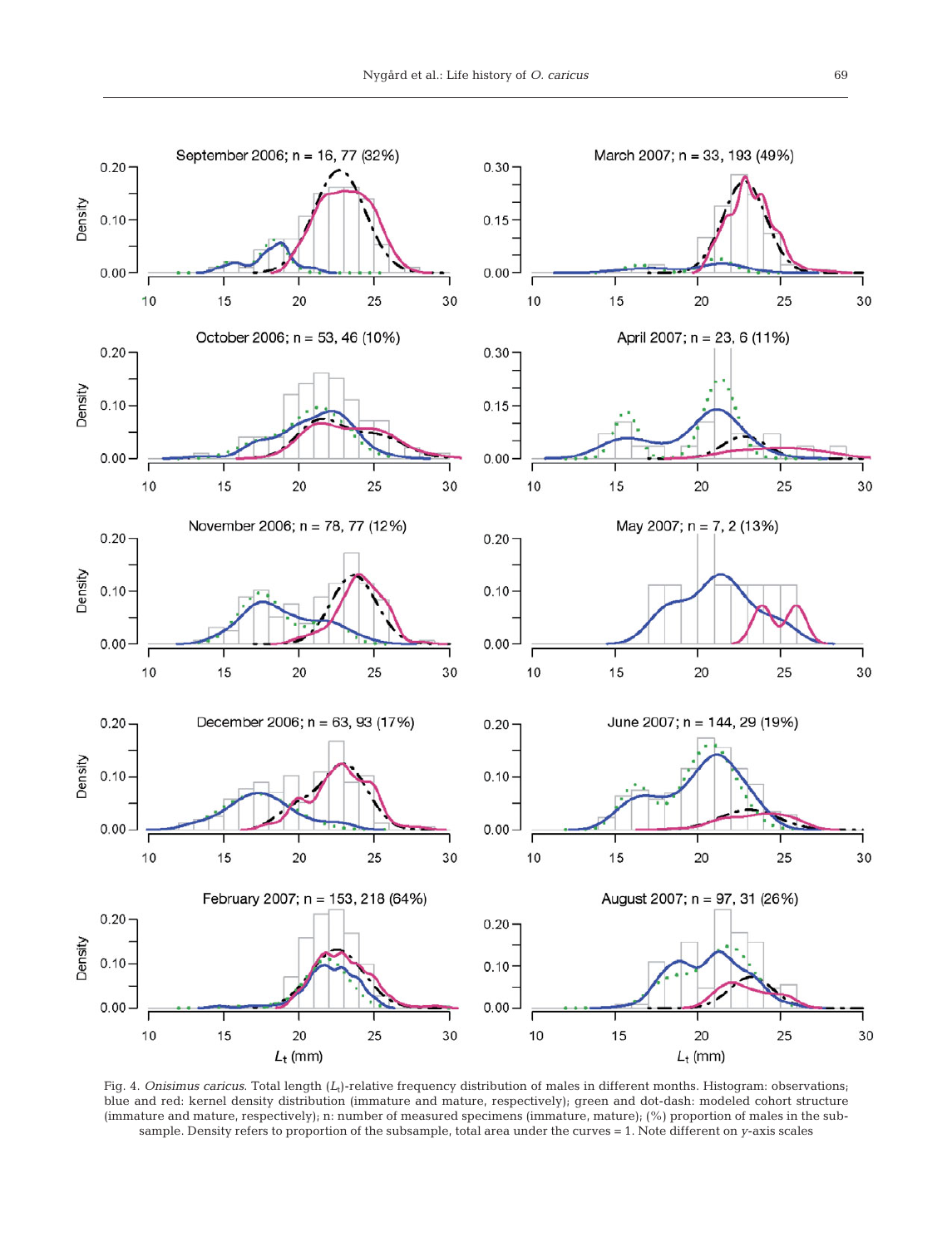

Fig. 5. *Onisimus caricus*. Total length (*L*<sub>t</sub>)-relative frequency distribution of females in different months. Histogram: observations; blue and red: kernel density distribution (immature and mature, respectively); green and black: modeled cohort structure (immature and mature, respectively); n: number of measured specimens (immature, mature); (%) proportion of females in the subsample. Density refers to proportion of the subsample, total area under the curves = 1. Note different *y*-axis scales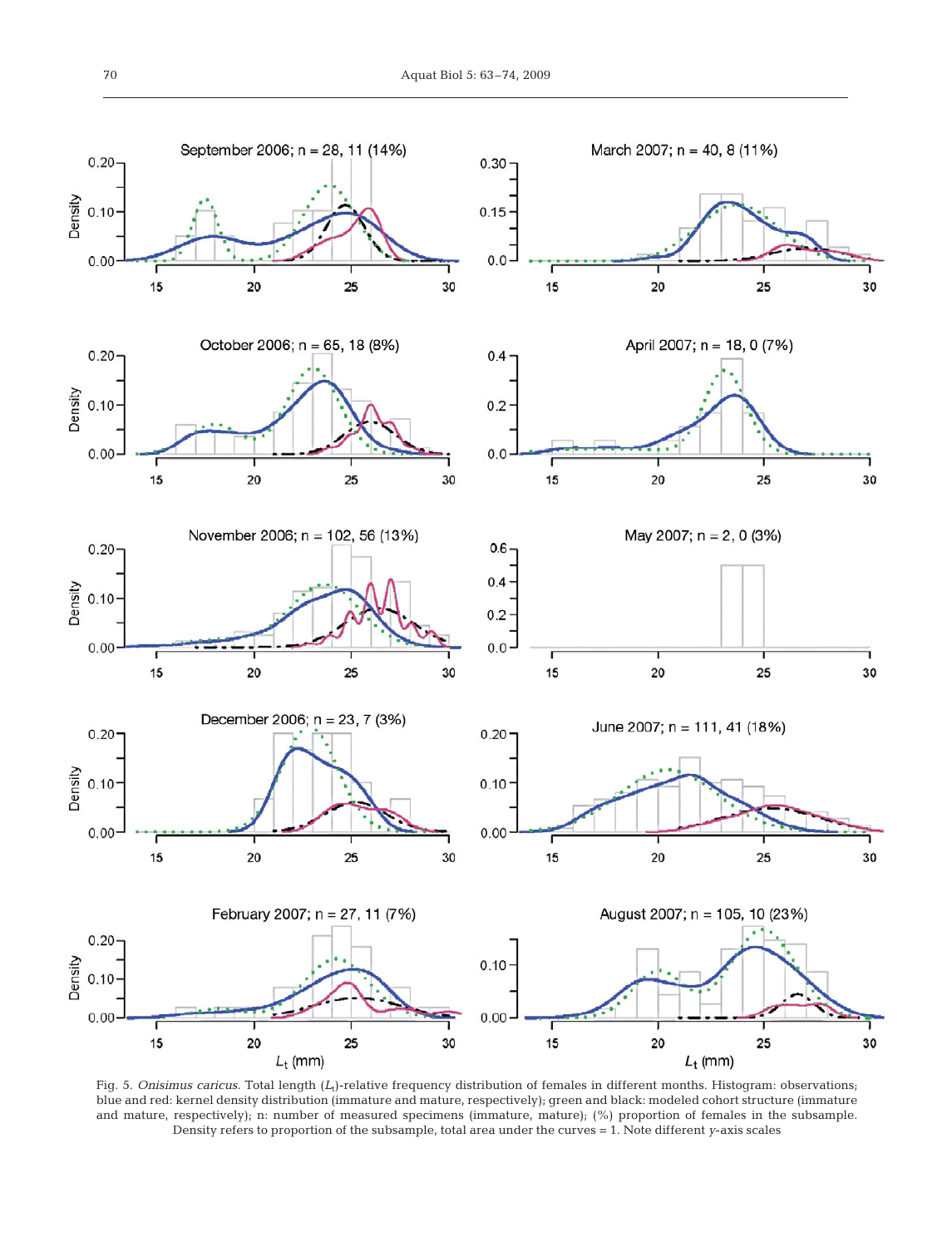layer in the summer as a consequence of freshwater run-off from land during the short summer melting period. The surface layer in the summer is several meters thick. In Adventfjorden the freshwater inflow from glacial rivers starts in late May, reaches its maximum in July, and ends in September (Wesławski et al. 1999). Marine zooplankton, such as calanoid copepods and hyperiid amphipods, cannot tolerate the rapid change in salinity (from ~34 to ~10 PSU), and such events result in osmotic shock and mass mortality (Zajączkowski & Legeżyńska 2001, Eiane & Daase 2002). Dead zooplankton serves as an important input of organic material to the benthic scavengers, and *Onisimus caricus* is one of the major beneficiaries this (Zajączkowski & Legeżyńska 2001, Legeżyńska 2008). Arndt & Swadling (2006) concluded that the release of the brood in polar crustaceans should be timed to the most productive time of the year. Generally, the most productive time is the spring bloom of phytoplankton or ice algae, and many organisms, including some scavenging amphipods, have timed their recruitment to coincide with these 2 major events (Niehoff et al. 2002, Ringuette et al. 2002, Węsławski & Legeżyńska 2002, Arndt & Beuchel 2006, Leu et al. 2006). For *O. caricus*, which is a scavenging carnivore, the algal bloom may not be as important as a primary source of food. Rather, the input of organic material from dead zooplankton sinking to the bottom during the melting period might be the most favorable moment for this species to release its brood. Therefore, we hypothesize that the release of juveniles in July is correlated with the high abundance of suitable food, such as dead zooplankton.

Comparing the most developed embryos with the smallest juveniles caught in this study suggests that the newly released juveniles are not caught by baited traps. In August, when there should have been newly released juveniles present, the lengths of the smallest juveniles were approximately twice the perimeter of the eggs in June. The smallest juveniles recorded by Węsławski & Legeżyńska (2002) were caught in July and were 3 mm long. There are no data on the feeding preferences of newly released *Onisimus caricus* juveniles. Legeżyńska (2008) reports that the length class of from 6.5 to 10 mm mainly feed on crustaceans, but compared to the diet of larger specimens they consume more amorphous organic matter and detritus, while carrion is less frequent. This could indicate that the newly released juveniles are less attracted to bait than are larger specimens. In addition, small individuals are probably less motile and therefore rely on more accessible food resources, such as dead zooplankton and detritus. In our study, the smallest juveniles were observed in February, suggesting that this is the first time the juveniles from last summer's hatching are attracted to the bait in the traps.



Fig. 6. *Onisimus caricus*. Predicted life cycle for males and females. White boxes: juveniles; intermediate coloring (2 shades of grey): immature individuals; darkest boxes: mature specimens. 0+ to 4+: year classes. The right column is for comparison of our interpretation of the life cycle data with that presented in Węsławski & Legeżyńska (2002)

By interpreting the length-frequency distribution and the cohort structure, the following life cycle was defined (Fig. 6). Juveniles are released from the brood pouch in July to August and develop as juveniles for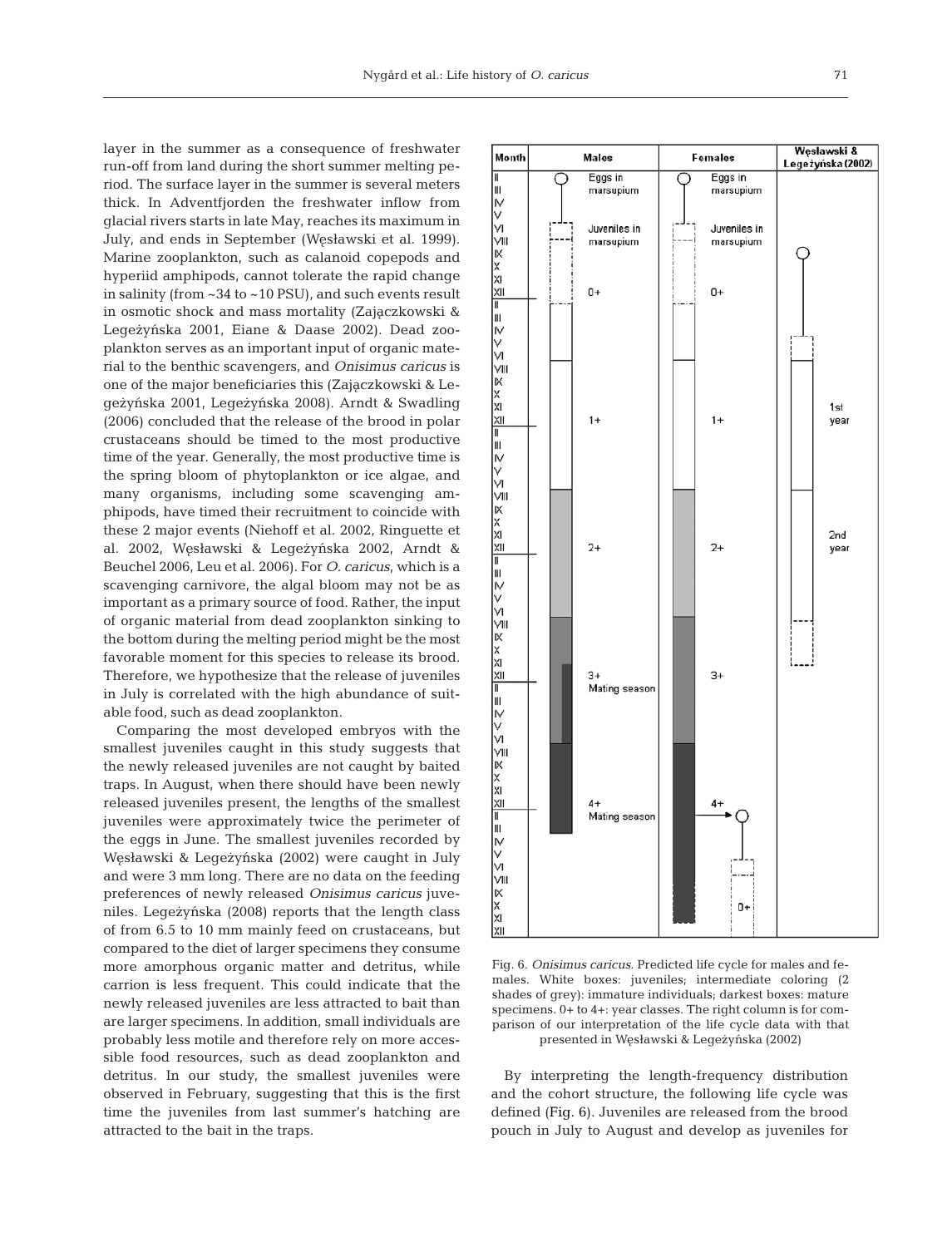2 yr. In their third year, they develop into immature adults and develop their sexual characters. The development into immature adults does not seem to be synchronized, and therefore cohorts will consist of a mixture of immature adults and juveniles. The males start maturing approximately 1 yr after they develop into immature adults, and some males reach maturity before the mating season in their fourth year, whereas others mature in their fifth year. Mature males are present throughout the year, suggesting that the males that mature in their fourth year survive until the mating season in the fifth year, thus getting 2 chances to mate. Males die after the mating season in their fifth year, and thus have a lifespan of 4.5 yr. The females live for 2 yr as immature individuals, and reach maturity in their fifth autumn, as shown by the development of oostegites. Females reproduce only once, and, after mating in February, they carry the brood until the eggs hatch and are released in July to August at which time the females die after a 5 yr lifespan.

Based on 84 *Onisimus caricus* collected on a single sampling date, Węsławski & Legeżyńska (2002) proposed a 2 yr lifespan. This was based on only lengthfrequency data, not taking into account the different development stages. Our data, consisting of >6000 ind. from 10 sampling dates over 1 yr, indicate a 5 yr lifespan. In the samples, all cohorts, except the youngest juveniles, could be identified. Sampling with baited traps probably affects the estimates of relative abundance of the different cohorts. The smallest juveniles and ovigerous females are most likely underrepresented, due to different food preferences and a retraction of the gut in ovigerous females (Sainte-Marie et al. 1990, Legeżyńska 2008); and males are overrepresented during the mating season (Conlan 1991). Nevertheless, it is possible to detect the different cohorts and thereby to study the life cycle of the species. The length-frequency distribution presented in Węsławski & Legeżyńska (2002) is very similar to our observations, but the interpretation of the results differs, mainly because our data are gender specific.

Growth is slow and almost linear during development and flattens out when the individual matures (Fig. 7, Table 4). Females seem to have a slightly faster growth rate than males in the first 3 yr, and there-

fore reach a larger size. Compared to its sympagic congeneric species *Onisimus nanseni* and *O. glacialis* (Vader et al. 2005), *O. caricus* has an intermediate growth rate, growing more slowly than *O. nanseni* but faster than *O. glacialis* (Arndt & Beuchel 2006). But due to its longer lifespan *O. caricus* reaches a larger size than *O. nanseni*.

Growth is not continuous in amphipods, since growth is connected to molting, and



Fig. 7. *Onisimus caricus*, *O. nanseni* and *O. glacialis*. Gompertz growth curve for *O. caricus* (blue and red lines for males and females, respectively), *O. nanseni* (black dashed line; Arndt & Beuchel 2006) and *O. glacialis* (black dotted line; Arndt & Beuchel 2006). Black square: mean size of eggs; orange dots: mean total length (*L*t) for juvenile cohorts; blue diamonds: mean length for male cohorts; red triangles: mean length for female cohorts

it has been suggested that the number of molts rather than the size determines when amphipods mature (Highsmith & Coyle 1991), which explains the differences in size among mature individuals. Growth slows down while amphipods are maturing, since females probably invest energy in developing gonads instead of growth and after maturation they do not molt while carrying the brood.

Low temperature is the context for slow development and growth in polar invertebrates in general, leading to late maturation and a long lifespan (Peck et al. 2006). These characters, together with small brood size and semelparity, are typical for the adverseselective (*A*-selective) life-history pattern defined by Greenslade (1983). This life-history pattern differs from the more commonly used r- and *K*-selection with respect to the organisms' habitat characteristics, such as poor productivity (adverse) and rare disturbance

Table 4. *Onisimus caricus*, *O. nanseni* and *O. glacialis*. Gompertz growth curve parameters. See 'Materials and methods' for explanations of the parameters

| Species    | Gender                                                                                                                                      |  | $L_{\text{time}}$ k b Source                                                                                                 |
|------------|---------------------------------------------------------------------------------------------------------------------------------------------|--|------------------------------------------------------------------------------------------------------------------------------|
| O. nanseni | <i>O. caricus</i> Juveniles + $\sigma$ 30.00 2.79 0.56 Present study<br><i>O. caricus</i> Juveniles + $\circ$ 30.00 2.50 0.61 Present study |  | All 27.45 2.87 0.85 Arndt & Beuchel (2006)<br><i>O. glacialis</i> Juveniles $+\sigma$ 11.64 3.02 0.96 Arndt & Beuchel (2006) |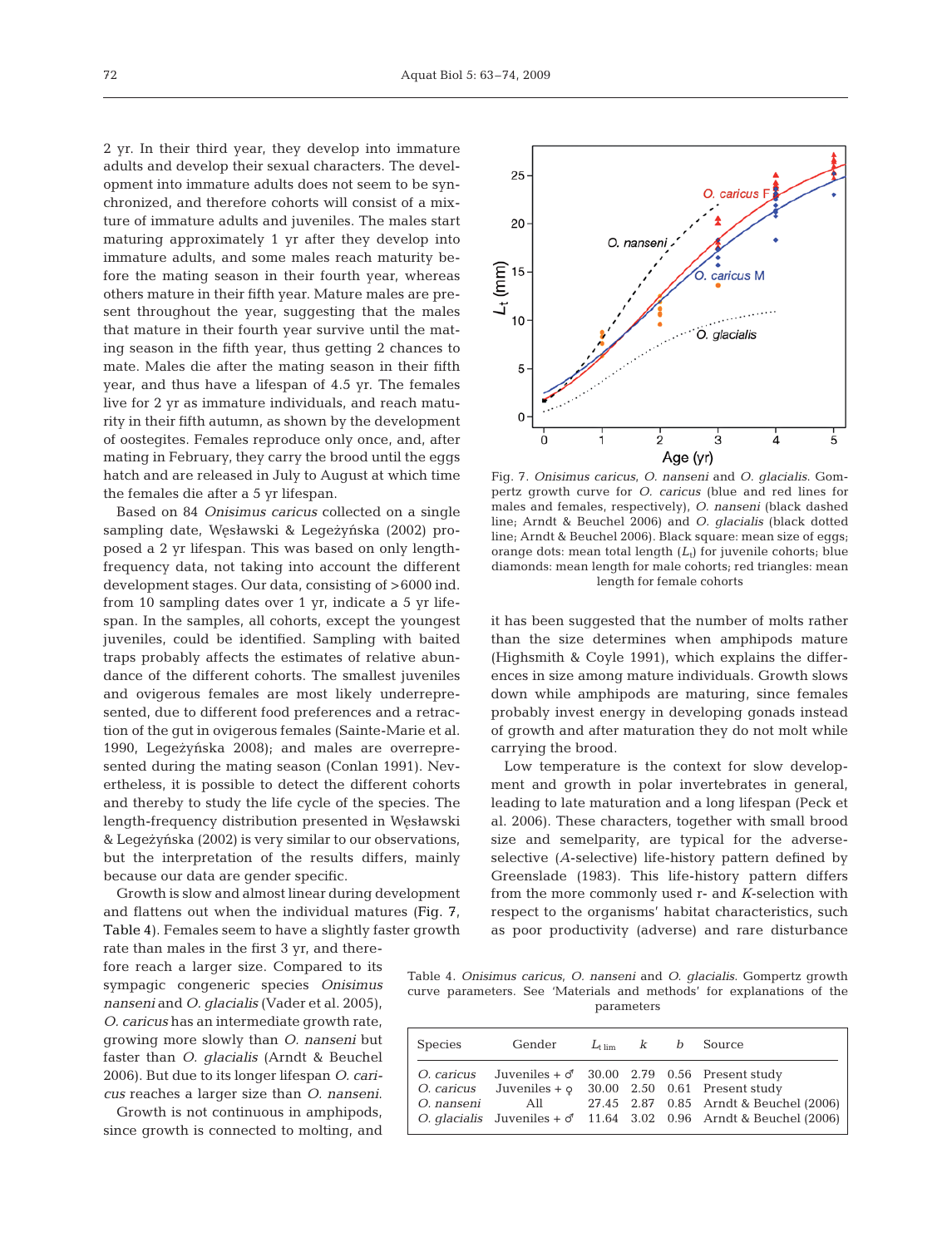(Greenslade 1983). Generalized, these conditions control organisms in deep seas and at high latitudes, and the *A*-selective life-history pattern is common among Arctic gammaridean amphipods (Greenslade 1983, Sainte-Marie 1991, Węsławski & Legeżyńska 2002). The life-history pattern of *Onisimus caricus* follows the typical *A*-selection pattern, with a long lifespan, slow development, small brood size, and large eggs. The Isfjorden complex, including Adventfjorden, is exposed to pronounced inter-annual variations in environmental conditions that influence the benthic community and species composition (Berge et al. 2005). A change towards a warmer climate is likely to further enhance this variability (Nilsen et al. 2008), mainly due to increased variability in the influx of Atlantic water, and might thus further increase the physical forcing on benthic community structure (e.g. Renaud et al. 2007, Berge et al. in press). Thus, *A*-selective organisms, such as *O. caricus*, may experience higher disturbance, with a negative effect on their productivity, leading to a reduction in population sizes.

In conclusion, *Onisimus caricus* seems to have a 5 yr life cycle in Adventfjorden. It is essentially semelparous, although some males may be iteroparous. The large egg size, low fecundity, long lifespan, and slow growth rate suggest that *O. caricus* is a typical *A*selected species. The species benefits from the input of zooplankton that die due to osmotic shock in glacial bays in the melting period, the time when *O. caricus* Legezynska J (2008) Food resource partitioning among Arctic releases its brood.

*Acknowledgements.* We thank Katrine Berg-Hansen, Laurel McFadden and Dr. Marek Zajączkowski for their help during fieldwork and in the laboratory. Thanks also to Dr. Heikki Hämäläinen, Prof. Nigel Yoccoz and Prof. Peter MacDonald for discussions regarding data analyses and statistics.

## LITERATURE CITED

- ▶ Arndt CE, Beuchel F (2006) Life history and population dynamics of the Arctic sympagic amphipods *Onisimus nanseni* Sars and *O. glacialis* Sars (Gammaridea: Lysianassidae). Polar Biol 29:239–248
- ▶ Arndt CE, Swadling KM (2006) Crustacea in Arctic and Antarctic sea ice: distribution, diet and life history strategies. Adv Mar Biol 51:197–315
	- Arndt CE, Gulliksen B, Lønne OJ, Berge J (in press) Sea ice fauna. In: Sakshaug E, Johnsen G, Kovacs K (eds) Ecosystem Barents Sea, Chap 13. Academic Press, Tapir
- Berge J, Johnsen G, Nilsen F, Gulliksen B, Slagstad D (2005) ➤ Ocean temperature oscillations enable reappearance of blue mussels *Mytilus edulis* in Svalbard after a 1000 year absence. Mar Ecol Prog Ser 303:167–175
	- Berge J, Renaud PE, Eiane K, Gulliksen B, Cottier FR, Varpe Ø, Brattegard T (in press) Changes in the decapod fauna of an Arctic fjord during the last hundred years. Polar Biol
	- Beuchel F, Lønne OJ (2002) Population dynamics of the sympagic amphipods *Gammarus wilkitzkii* and *Apherusa*

*glacialis* in sea ice north of Svalbard. Polar Biol 25: 241–250

- ► Boudrias MA, Carey AG Jr (1988) Life history patterns of *Pseudalibrotus litoralis* (Crustacea: Amphipoda) on the inner continental shelf, SW Beaufort Sea. Mar Ecol Prog Ser 49:249–257
	- Bregazzi PK (1972) Life cycles and seasonal movements of *Cheirimedon femoratus* (Pfeffer) and *Tryphosella kergueleni* (Miers) (Crustacea: Amphipoda). Br Antarct Surv Bull 30:1–34
- $\blacktriangleright$  Conlan KE (1991) Precopulatory mating behaviour and sexual dimorphism in the amphipod Crustacea. Hydrobiologia 223:255–282
- ► De Broyer C, Nyssen F, Dauby P (2004) The crustacean scavenger guild in Antarctic shelf, bathyal and abyssal communities. Deep Sea Res II 51:1733–1752
	- Dempster AP, Laird NM, Rubin DB (1977) Maximum likelihood from incomplete data via the EM algorithm. J R Statist Soc B39:1–38
	- Du J (2002) Combined algorithms for fitting finite mixture distributions. MS thesis, McMaster University, Hamilton, Ontario
	- Eiane K, Daase M (2002) Observations of mass mortality of *Themisto libellula* (Amphipoda, Hyperidae). Polar Biol 25: 396–398
- ► Greenslade PJM (1983) Adversity selection and the habitat templet. Am Nat 122:352–365
	- Highsmith RC, Coyle KO (1991) Amphipod life histories: community structure, impact of temperature on decoupled growth and maturation rates, productivity, and P:B ratios. Am Zool 31:861–873
- ▶ Ingram GL, Hessler RR (1983) Distribution and behavior of scavenging amphipods from the central North Pacific. Deep-Sea Res 30:683–706
- sublittoral lysianassoid amphipods in summer. Polar Biol 31:663–670
- ► Legeżyńska J, Węsławski JM, Presler P (2000) Benthic scavengers collected by baited traps in the high Arctic. Polar Biol 23:539–544
- ► Leu E, Falk-Petersen S, Kwasniewski S, Wulff A, Edvardsen K, Hessen DO (2006) Fatty acid dynamics during the spring bloom in a High Arctic fjord: importance of abiotic factors versus community changes. Can J Fish Aquat Sci 63:2760–2779
- ► Lønne OJ, Gabrielsen GW (1992) Summer diet of seabirds feeding in sea-ice-covered waters near Svalbard. Polar Biol 12:685–692
- ► Lønne OJ, Gulliksen B (1989) Size, age and diet of polar cod, *Boreogadus saida* (Lepechin, 1773), in ice covered waters. Polar Biol 9:187–191
	- MacDonald P, Green P (1988) Users guide to Program MIX: an interactive program for fitting mixtures of distribution. Ichthus Data Systems, Hamilton, Ontario
	- MacDonald PDM, Pitcher TJ (1979) Age-groups from size-frequency data: a versatile and efficient method of analyzing distribution mixtures. J Fish Res Board Can 36:987–1001
- ► Michel C, Ingram RG, Harris LR (2006) Variability in oceanographic and ecological processes in the Canadian Arctic Archipelago. Prog Oceanogr 71:379–401
- ▶ Niehoff B, Madsen SD, Hansen BW, Nielsen TG (2002) Reproductive cycles of three dominant *Calanus* species in Disko Bay, West Greenland. Mar Biol 140:567–576
- ► Nilsen F, Cottier F, Skogseth R, Mattsson S (2008) Fjord–shelf exchanges controlled by ice and brine production: the interannual variation of Atlantic water in Isfjorden, Svalbard. Cont Shelf Res 28:1838–1853